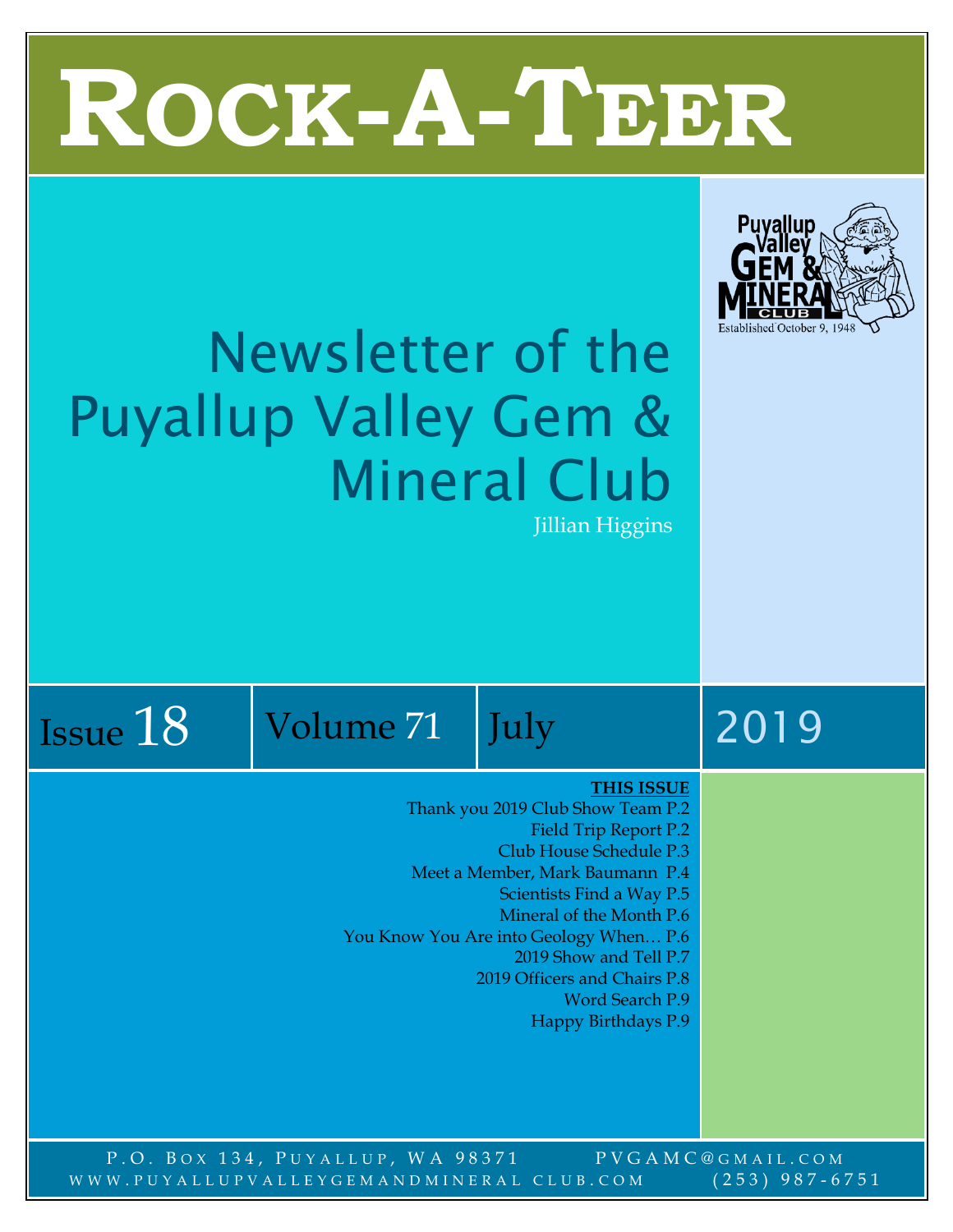#### **THANK YOU 2019 CLUB SHOW TEAM JIM CHRISTIAN**

Our 2019 annual Valley of Gems club show was, from what I'm told, probably the most successful club show in a very long time and from what I saw and heard during the show I certainly agree. We hosted over 35 vendors, most of whom said that they would be interested in returning for our 2020 show, and approximately 1,300 hundred visitors.

It doesn't matter if a club member volunteered to fill one, several, or many of the time slots on the volunteer sign-up list, or are one of the club members who took on the challenge of coordinating one of the areas of responsibility. Each volunteer was part of the team that worked together to make the show successful.

So, to each volunteer, as the 2019 club show coordinator and behalf of the entire membership of our club, my deepest thank you for being a part of the club show team. You are the members who made the show a success.

## Field Trip Report

#### **July 20 – Red Top**

Meeting place - 10:00AM at the Mineral Springs Recreational mile marker 156 on hwy 97 Hunting for - Jasper, Agate, Fossil Shells and Crystal Plates

Tools you need - Rock hammer, shovel, prybar, hammer, chisel and a backpack/bucket for your treasures

Access – Moderate climb up a steep road cut.

Additional items - lunch/snacks and water, water, water. Dress in layers. Be prepared for ticks/mosquitoes.

#### **August 17 & 18 Overnight – Greenwater**

This field trip is with the Washington State Mineral Council – overnight camp out & pot luck Meeting place - 9:00AM at the Enumclaw Ranger Station for those not camping out Hunting for - Jasper, Agate, Petrified wood, common opal

Tools you need - Rock hammer, shovel, prybar, hammer, chisel and a backpack/bucket for your treasures

Access – this area is fairly easy to access

Additional items - lunch/snacks and water, water, water. Dress in layers.

Please remember that even though we love to meet new people, fieldtrips are a member benefit and part of your membership dues covers you for injury liability.

Thou injuries are rare, and we do everything we can to avoid them, we are going out into nature, and uncontrollable environment.

All individuals attending field trips will have to sign a release of liability, and if you are bringing guests, we will try to entice them into join the club by having Membership applications available.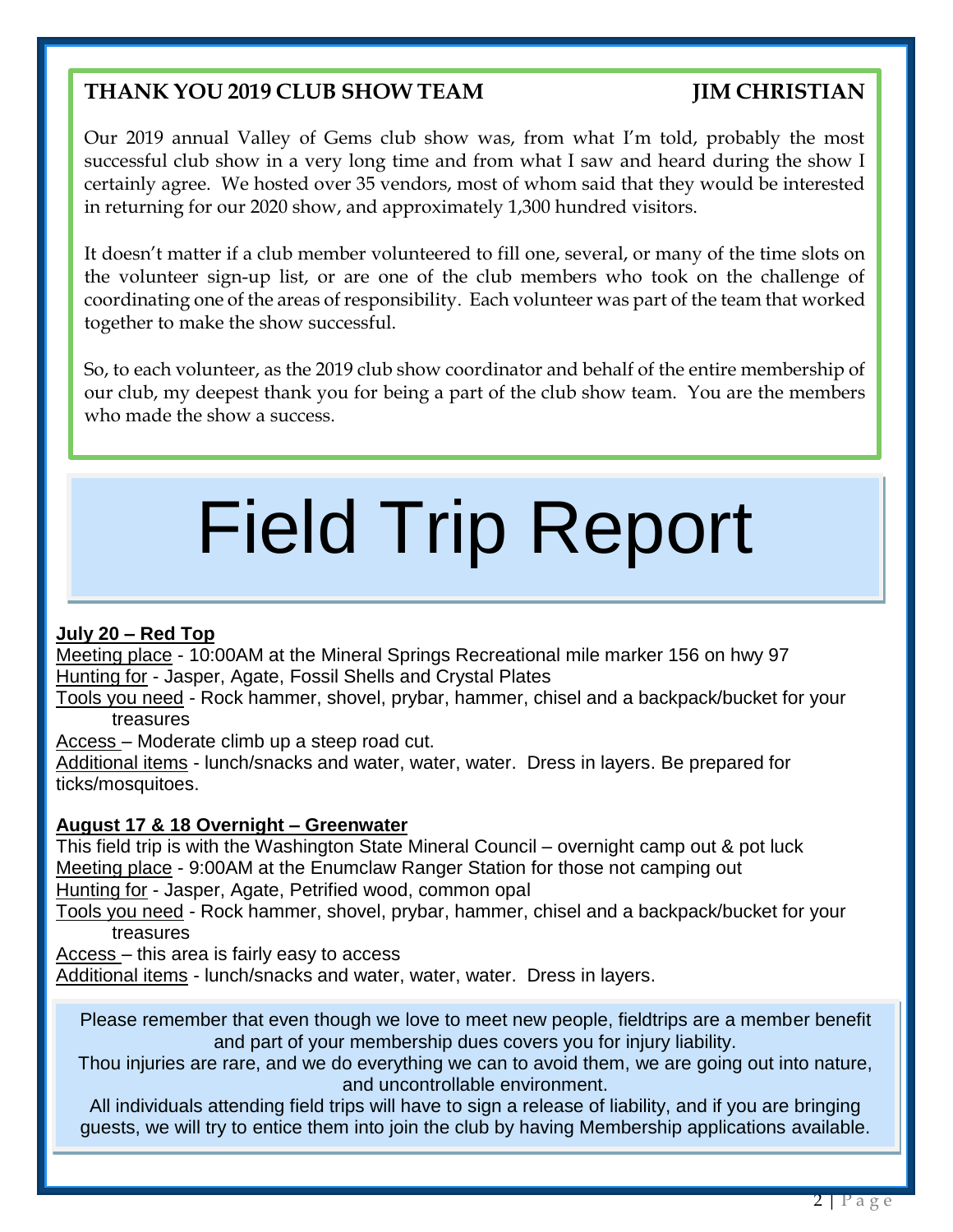#### **JULY 2019 CLUB HOUSE SCHEDULE**

| <b>DATE</b>                 | <b>DAY</b>                   | <b>TIME</b>    | <b>ACTIVITY</b>                                                       | <b>LOCATION</b>               | <b>INSTRUCTOR</b>               |  |  |
|-----------------------------|------------------------------|----------------|-----------------------------------------------------------------------|-------------------------------|---------------------------------|--|--|
| 1                           | Monday                       | 10:00AM-2:00PM | <b>Members Open Access</b>                                            | <b>Club House</b>             | <b>Bill Clark</b>               |  |  |
| $\overline{2}$              | Tuesday                      | 4:00PM-8:00PM  | <b>Members Open Access</b>                                            | Club House                    | Ed Knoll                        |  |  |
| 3                           | Wednesday                    | 10:00AM-2:00PM | <b>Members Open Access</b>                                            | Club House                    | Dennis Batchelor                |  |  |
|                             |                              | 4:00PM-8:00PM  | <b>Wire Wrapping</b>                                                  | <b>Club House</b>             | <b>Tony Johnson</b>             |  |  |
| $\overline{4}$              | Thursday                     | 4:00PM-8:00PM  | <b>Members Open Access</b>                                            | Club House                    | Renera Barnes                   |  |  |
| 5                           | Friday                       |                |                                                                       |                               |                                 |  |  |
| 6                           | Saturday                     | 10:00AM-2:00PM | <b>Members Open Access</b>                                            | <b>Club House</b>             | <b>Glen Ripper</b>              |  |  |
| $\overline{7}$              | Sunday                       |                |                                                                       |                               |                                 |  |  |
| 8                           | Monday                       | 10:00AM-2:00PM | <b>Members Open Access</b>                                            | <b>Club House</b>             | <b>Bill Clark</b>               |  |  |
|                             |                              | 7:00PM-8:00PM  | <b>Opal Club Business Meeting</b>                                     | <b>Club House</b>             | <b>Tony Johnson</b>             |  |  |
| 9                           | Tuesday                      | 4:00PM-8:00PM  | <b>Members Open Access</b>                                            | <b>Club House</b>             | Ed Knoll                        |  |  |
|                             |                              | 7:00PM         | <b>Club Board Meeting</b>                                             | <b>Fruitland Grange</b>       | <b>Nichole Davis</b>            |  |  |
| 10                          | Wednesday                    | 10:00AM-2:00PM | <b>Members Open Access</b>                                            | <b>Club House</b>             | Dennis Batchelor                |  |  |
|                             |                              | 4:00PM-8:00PM  | <b>Opal Cutting</b>                                                   | <b>Club House</b>             | <b>Tony Johnson</b>             |  |  |
| 11                          | Thursday                     | 4:00PM-8:00PM  | Members Open Access                                                   | Club House                    | Renera Barnes                   |  |  |
| 12                          | Friday                       | 7:30PM         | <b>Club Business Meeting</b>                                          | <b>Fruitland Grange</b>       | <b>Glen Ripper</b>              |  |  |
| 13                          | Saturday                     | 10:00AM-2:00PM | <b>Rock Painting</b>                                                  | <b>Club House</b>             | Megan H.                        |  |  |
| 14                          | Sunday                       |                |                                                                       |                               |                                 |  |  |
| 15                          | Monday                       | 10:00AM-2:00PM | <b>Members Open Access</b>                                            | Club House                    | <b>Bill Clark</b>               |  |  |
| 16                          | Tuesday                      | 4:00PM-8:00PM  | <b>Members Open Access</b>                                            | Club House<br>Ed Knoll        |                                 |  |  |
|                             |                              | 10:00AM-2:00PM | <b>Members Open Access</b>                                            | <b>Club House</b>             | Dennis Batchelor                |  |  |
| 17                          | Wednesday                    | 4:00PM-8:00PM  | <b>Wire Wrapping</b>                                                  | <b>Club House</b>             | <b>Tony Johnson</b>             |  |  |
| 18                          | Thursday                     | 4:00PM-8:00PM  | <b>Members Open Access</b>                                            | <b>Club House</b>             | Renera Barnes                   |  |  |
| 19                          | Friday                       |                |                                                                       |                               |                                 |  |  |
| 20                          |                              | 10:00AM-2:00PM | <b>Red Top</b>                                                        | <b>Field Trip</b>             | <b>Dennis Batchelor</b>         |  |  |
|                             | Saturday                     | 10:00AM-2:00PM | <b>Members Open Access</b>                                            | <b>Club House</b>             | <b>Jim Christian</b>            |  |  |
| 21                          | Sunday                       | 10:00AM-2:00PM | Silversmithing                                                        | <b>Club House</b>             | <b>Dave Sanderson</b>           |  |  |
| 22                          | Monday                       | 10:00AM-2:00PM | <b>Members Open Access</b>                                            | Club House                    | <b>Bill Clark</b>               |  |  |
| 23                          | Tuesday                      | 4:00PM-8:00PM  | <b>Members Open Access</b>                                            | Club House                    | Ed Knoll                        |  |  |
|                             |                              | 10:00AM-2:00PM | <b>Members Open Access</b>                                            | Club House                    | Dennis Batchelor                |  |  |
| 24                          | Wednesday                    | 4:00PM-8:00PM  | <b>Opal Cutting</b>                                                   | <b>Club House</b>             | <b>Tony Johnson</b>             |  |  |
| 25                          | Thursday                     | 4:00PM-8:00PM  | <b>Members Open Access</b>                                            | <b>Club House</b>             | Renera Barnes                   |  |  |
| 26                          | Friday                       | 7:30PM         | <b>Club Program Night</b>                                             | <b>Fruitland Grange</b>       | <b>Glen Ripper</b>              |  |  |
| 27                          | Saturday                     | 10:00AM-2:00PM | <b>Wire Wrapping</b>                                                  | <b>Club House</b>             | To Be Announced                 |  |  |
| 28                          | Sunday                       |                |                                                                       |                               |                                 |  |  |
| 29                          | Monday                       | 10:00AM-2:00PM | <b>Members Open Access</b>                                            | Club House                    | <b>Bill Clark</b>               |  |  |
| 30                          | Tuesday                      | 4:00PM-8:00PM  | <b>Members Open Access</b>                                            | <b>Club House</b>             | Ed Knoll                        |  |  |
|                             |                              | 10:00AM-2:00PM | <b>Members Open Access</b>                                            | <b>Club House</b>             | Dennis Batchelor                |  |  |
| 31                          | Wednesday                    | 4:00PM-8:00PM  | <b>Wire Weaving</b>                                                   | <b>Club House</b>             | Jillian Higgins                 |  |  |
|                             |                              |                | For questions about a specific class or event, contact the instructor |                               |                                 |  |  |
|                             | Jim Christian (253) 720-9502 |                | Ed Knoll (253) 651-7453                                               |                               | Dennis Batchelor (360) 870-8741 |  |  |
| Tony Johnson (253) 863-9328 |                              |                | Bill Clark (360) 893-6919                                             | Dave Sanderson (253) 380-8273 |                                 |  |  |

Tony Johnson (253) 863-9328 Bill Clark (360) 893-6919 Dave Sanderson (253) 380-8273

Renera Barnes [rsb1224@netscape.com](mailto:rsb1224@netscape.com) Glen Ripper (253)508-7545 Jillian Higgins (253) 355-3146

This Schedule is Subject to Change. Please check the website for updates.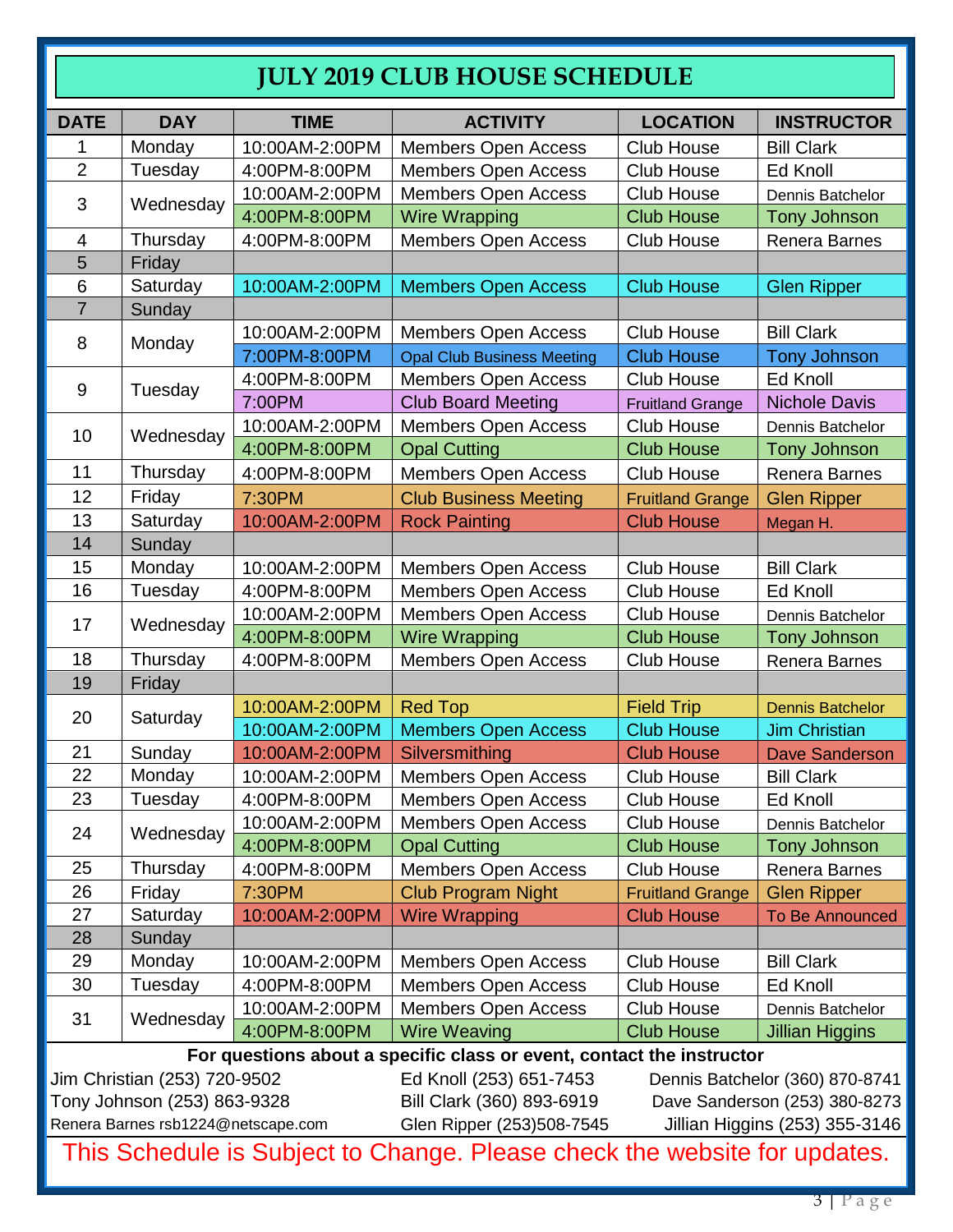#### **MEET THE MEMBERS**

Name: Mark Baumann

Favorite Quote: "The day you stop learning should be the day you die." From my high school Biology teacher Mr. Engberg.

What are your skills/past experience with the rock Club or rock hounding? I am pretty good at identifying rocks and minerals and as such taught a class at one of our mini hands on programs. I enjoy helping people learn new things and strive to learn at least one new thing every day.

What is your favorite rock, mineral or gem? Fluorite

What is your favorite thing to do with rocks, minerals or gems? That is a hard question to answer. I enjoy working with all of them to fashion jewelry and I really enjoy just looking at my collection. To answer the question I would have to say actively hunting down new specimens for my collection whether it be in the field or at show.

What are your three favorite books/podcasts? Anything written by Gerald Durrell, Snakes and Snake Hunting by Karl Kauffeld and Animal Farm by George Orwell.

What is your favorite memory surrounding rockhounding? Going out on rockhounding trips with my parents and siblings.

In your opinion, what is the best thing about the Puyallup Valley Gem & Mineral Club? I love that it is a very active club. We have a club house where you can learn new skills and hone old ones. We also go on fieldtrips and sponsor our own show. It is a friendly group of people.

In your opinion, where/how does the club need to improve? I believe we need better program nights. While it has been better this year that hasn't always been the case. I know from experience that it can be difficult to wrangle up speakers but maybe it is time to think outside the box a bit and look for topics and speakers that are peripherally rock related.

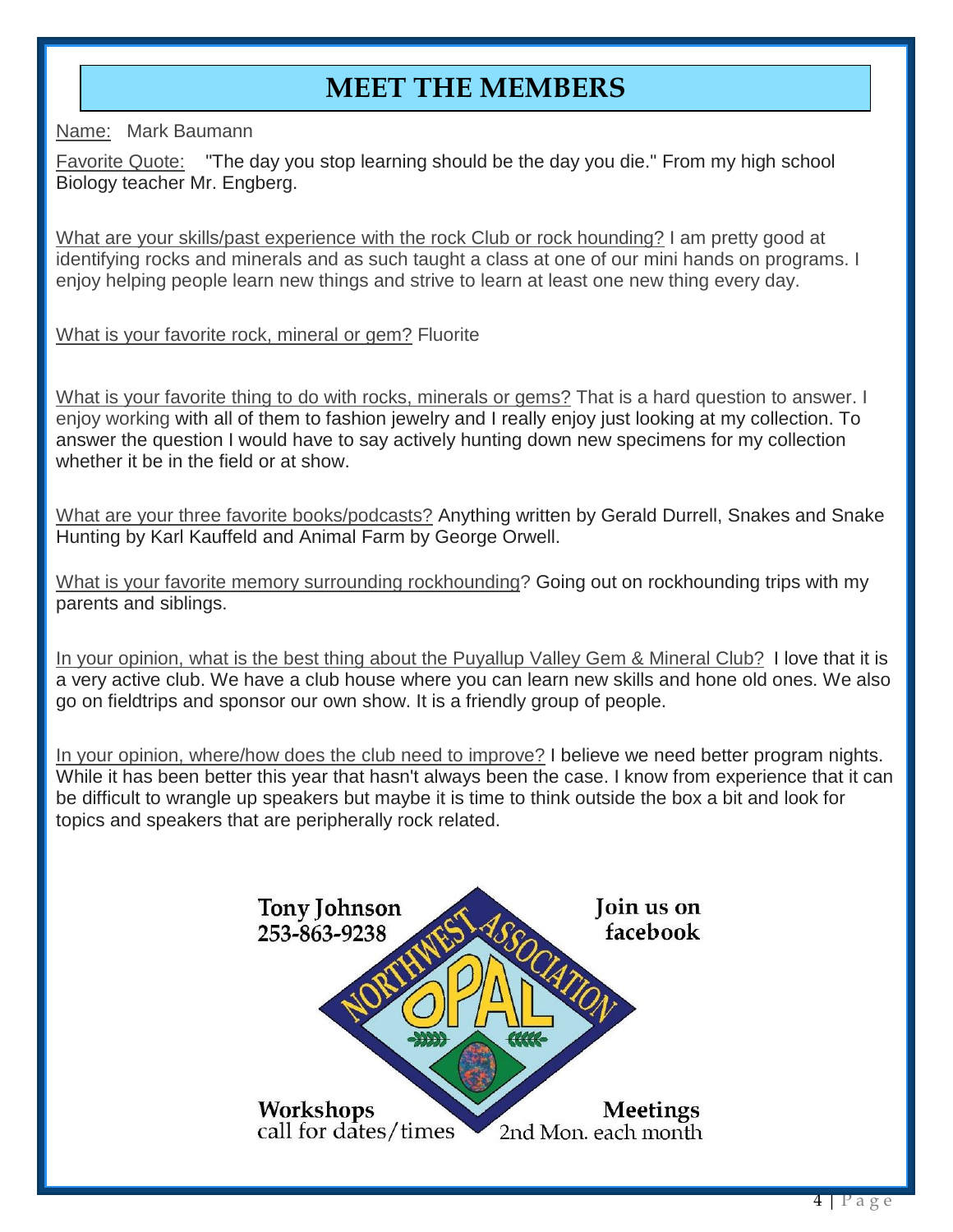#### **Scientists Find Way to Make Mineral Which Can Remove CO2 From Atmosphere**

Source: A>F>M>S> Newsletter, Volume 71, Number 9 - October, 2018 [<www.amfed.org>](http://www.amfed.org/)

Scientists have found a rapid way of producing Magnesite, a mineral which stores carbon dioxide. If this can be developed to an industrial scale, it opens the door to removing CO2 from the atmosphere for long - team storage. Thus countering the global warming effect of atmospheric CO2. This work was presented at Goldschmidt conference in Boston.

Scientists are already working to slow global warming by removing carbon dioxide from the atmosphere, but there are serious practical and economic limits on developing the technology. Now, for the first time, researchers have explained how Magnesite forms at low temperature, and offered a route to dramatically accelerating its crystallization. A tonne of naturally - occurring magnesite can remove around half on tonne CO2 from the atmosphere, but the rate of formation is very slow.

Project leader, Professor Ian Power (Trent University, Ontario, Canada) said: "Our work shows two things Firstly, we have explained how and how fast magnetite forms naturally. This is a process which takes hundreds to thousands of years in nature at Earth's surface. The second thing we have done is to demonstrate a pathway which speeds this process up dramatically"

The researchers were able to show that by using polystyrene microspheres as a catalyst, magnesite would form within 72 days. The microspheres themselves are unchanged by the process, so they can ideally be reused.



Magnesite is a magnesium carbonate mineral with Chemical composition of MgCO3, It is named after presence of magnesium in it's composition. Magnesite usually forms during alteration of magnesium rich rock or carbonate rocks by metamorphism or chemical weathering.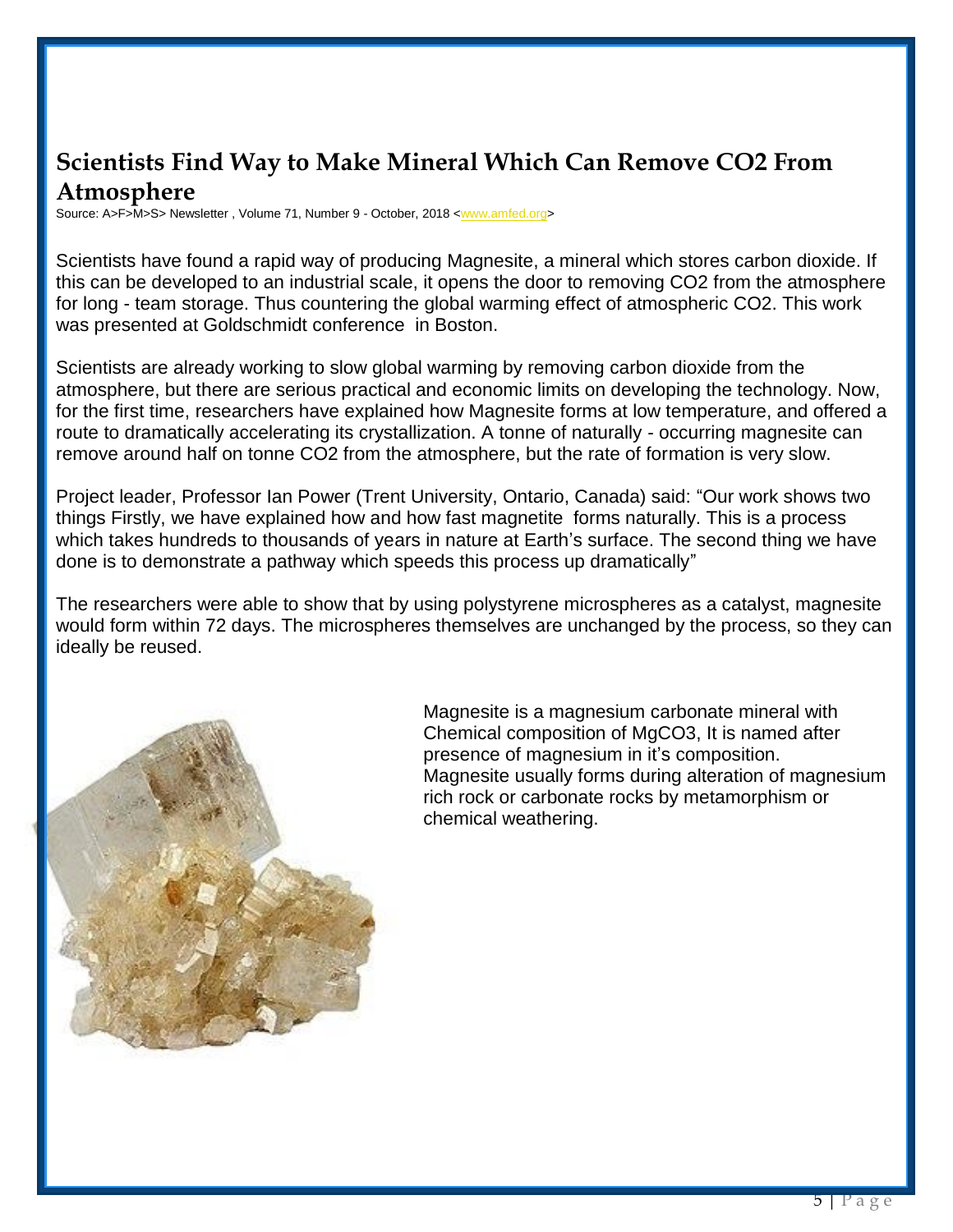### **MINERAL OF THE MONTH**

Can you guess what the mineral to the left is?

If you said Rhodochrosite, you are correct. Rhodochrosite is a lovely mineral that ranges in color from very light pink to a bright red. The reason for this unique range of color is because the base elements for this unique mineral is a manganese carbonate mixture. It can range from an cloudy consistency to a very translucent gemmy quality (which is very desirable). One unique feature of Rhodochrosite is that it has a three dimensional cleavage patter, but because of this, the formation of a completely formed Rhodochrosite crystal is extremely rare.



Rhodochrosite forms from ascending hydrothermal solutions, settling in fractures or cavities in metamorphic rocks. Repeated crystallization occurrences cause the layering of slightly different colored materials, giving Rhodochrosite a distinctive look, but as we can see with the image above, it can look very different based on how it grows. Argentina is known for its particularly excellent samples of Rhodochrosite that form in a unique way. The solution that forms the Rhodochrosite is supplied by dissolved materials that form stalactites and stalagmites in the metamorphic rock cavities.

#### *H & L Lapidary*

Mike and LaVon Siperek (253) 531-7294 Amber, Jewelry, Beads, Findings 4203 E 99<sup>th</sup> Street Tacoma, WA 98446 Gemstones, Slabs, Rough Material Yankees Diesel@comcast.net Fossils and Aussie items

#### **You Know You Are Into All things Geology When…**

- 4. You were given a set of nice Thai rubies by your parents, and later some sizable alexandrite, only to have your hopes and the dollar signs in your eyes and brain deflated when finding out they were, well, the subject of point number one above.
- 5. You need to remind yourself that newbies to the lapidary and mineral collecting hobbies don't have command of the vocabulary that you have.
- 6. You carry around a particular you found on one of your rockhound field trips free in the wilds only to be your personal pet. (Anyone remember pet rocks?)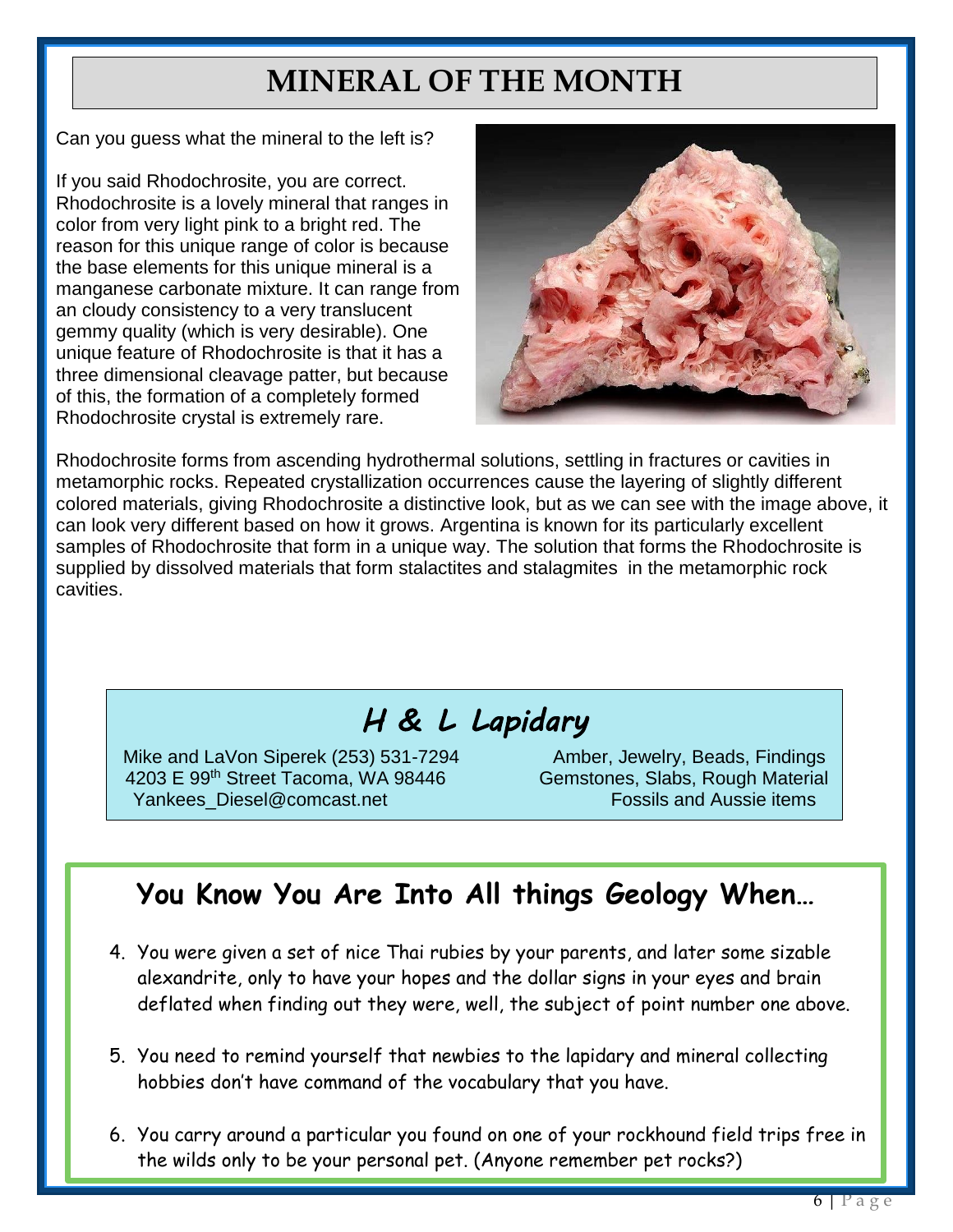|                                    |                                 | 2019 SHOW & TELL THEMES and PROGRAM NIGHT EVENTS                |                                                      |
|------------------------------------|---------------------------------|-----------------------------------------------------------------|------------------------------------------------------|
| <b>MEETING</b>                     | <b>DATE</b>                     | <b>SHOW &amp; TELL THEME</b>                                    | <b>PROGRAM NIGHT</b><br><b>EVENT</b>                 |
| January - 1 <sup>st</sup> Meeting  |                                 | January 11, 2019   Fortification Agates + any field trip finds  |                                                      |
| January - 2 <sup>nd</sup> Meeting  | January 25, 2019                | Thundereggs, Geodes, & Nodules + any<br>field trip finds        | <b>Field Trip Preparedness</b><br>Tony Johnson       |
| February $-1st$ Meeting            | February 8, 2019   trip finds   | Heart-Shaped & Red Material + any field                         |                                                      |
| February - 2 <sup>nd</sup> Meeting |                                 | February 22, 2019   Pink and Lace $+$ any field trip finds      | Carlson Jewelry Store, Carl<br>Carlson               |
| March $-1st$ Meeting               |                                 | March 8, 2019   Green Minerals $+$ any field trip finds         |                                                      |
| March $-2^{nd}$ Meeting            | March 22, 2019                  | <b>No Show &amp; Tell</b>                                       | <b>Outlaws Metal Detecting</b>                       |
| April $-1st$ Meeting               | April 12, 2019   finds          | Creaks & River Materials + any field trip                       |                                                      |
| April - 2 <sup>nd</sup> Meeting    | April 26, 2019                  | No Show & Tell                                                  | Auction/Potluck                                      |
| May $-1st$ Meeting                 | May 10, 2019   trip finds       | Rocks only a Mother Could Love + any field                      |                                                      |
| May - 2 <sup>nd</sup> Meeting      | May 24, 2019   field trip finds | Fossils, Meteorites, & Pocket Rocks + any                       | Jerry's Rock & Gem Shop                              |
|                                    |                                 |                                                                 |                                                      |
| June $-1st$ Meeting                |                                 | June 14, 2019   Club Show Purchases + any field trip finds      |                                                      |
| June - 2 <sup>nd</sup> Meeting     |                                 | June 28, 2019   Petrified Wood + any field trip finds           | Mini Mineral Demonstration                           |
| July $-1st$ Meeting                | July 12, 2019   finds           | Crystals & Silversmithing + any field trip                      |                                                      |
| July - 2 <sup>nd</sup> Meeting     | July 26, 2019                   | No Show & Tell                                                  | Tailgate Party @ Grange<br>Parking Lot               |
| August - 1 <sup>st</sup> Meeting   | August 9, 2019                  | Fair Entries and Wire Wrapped Items $+$ any<br>field trip finds |                                                      |
| August - 2 <sup>nd</sup> Meeting   | August 24, 2019                 | No Show & Tell                                                  | Picnic & Tailgate Party at<br>club house on Saturday |
| September-1 <sup>st</sup> Meeting  | September 13, 2019              | Polished Slabs + Field Trip Finds                               |                                                      |
| September-2 <sup>nd</sup> Meeting  | September 27, 2019              | No Show & Tell                                                  | Mini Lapidary Demonstrations                         |
| October-1 <sup>st</sup> Meeting    |                                 | October 11, 2019   Obsidian & Opals + any field trip finds      |                                                      |
| October-2 <sup>nd</sup> Meeting    | October 25, 2019                | No Show & Tell                                                  | Auction/Potluck                                      |
|                                    |                                 |                                                                 |                                                      |
| November-1 <sup>st</sup> Meeting   | November 8, 2019                | Fall Colors & Faceted Stones + any field<br>trip finds          |                                                      |
| November-2 <sup>nd</sup> Meeting   | November 22, 2019               | No Show & Tell                                                  | <b>BINGO Night</b>                                   |
|                                    |                                 |                                                                 |                                                      |
| December $-1st$ Meeting            | December 14, 2019               | No Show & Tell                                                  | Holiday Banquet/Officer<br>Installation on Saturday  |
| December $-2nd$ Meeting            | No Meeting                      | No Show & Tell                                                  |                                                      |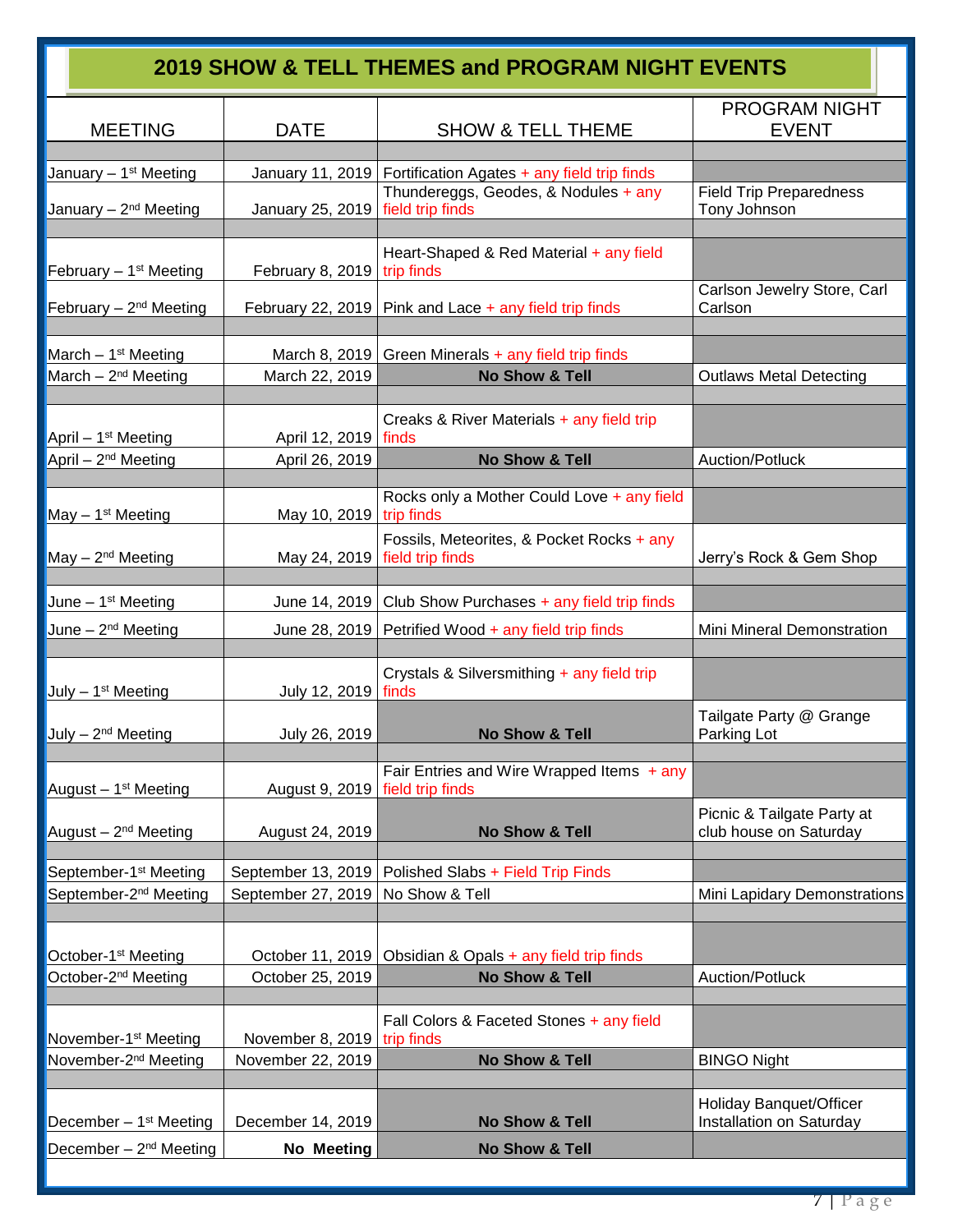| <b>2019 Elected Officers</b> |                       |               |                              |  |  |  |  |  |
|------------------------------|-----------------------|---------------|------------------------------|--|--|--|--|--|
| <b>Title</b>                 | <b>Name</b>           | <b>Phone</b>  | <b>Email</b>                 |  |  |  |  |  |
| President:                   | <b>Glen Ripper</b>    | (253)508-7545 | glen311944@yahoo.com         |  |  |  |  |  |
| <b>Vice President:</b>       | Nichole Davis         | (253)466-7090 | ayckb0urn@yahoo.com          |  |  |  |  |  |
| Secretary:                   | <b>Teresa Rodrick</b> | (253)531-4062 | gtrodi@comcast.net           |  |  |  |  |  |
| Treasurer:                   | Jillian Higgins       | (253)355-3146 | J.Y.Higgins@gmail.com        |  |  |  |  |  |
| <b>Federation Director:</b>  | <b>Bill Clark</b>     | (360)893-6919 | clarkwa@comcast.net          |  |  |  |  |  |
| 1 Year Director:             | <b>Paul Giese</b>     | (253)219-6168 | steelhdfsh@yahoo.com         |  |  |  |  |  |
| 2 Year Director:             | Jim Christian         | (253)720-9502 | Jimchristian_205@hotmail.com |  |  |  |  |  |
| 1 Year Trustee:              | <b>Glenn Rodrick</b>  | (253)531-4062 | gtrodi@comcast.net           |  |  |  |  |  |
| 2 Year Trustee:              | Tony Johnson          | 253)863-9238  |                              |  |  |  |  |  |

#### **2019 Committee Chairs**

| <b>Title</b>                   | <b>Name</b>             | <b>Phone</b>      | <b>Email</b>                 |
|--------------------------------|-------------------------|-------------------|------------------------------|
| <b>Club House Coordinator</b>  | Jim Christian           | (253) 720-9502    | Jimchristian_205@hotmail.com |
| <b>Club Show Coordinator</b>   | Jim Christian           | (253) 720-9502    | Jimchristian_205@hotmail.com |
| <b>Field Trips Coordinator</b> | <b>Dennis Batchelor</b> | (360)870-8741     | hobbyhorse51@gmail.com       |
| <b>Web Master</b>              | Jillian Higgins         | $(253)355 - 3146$ | J.Y.Higgins@gmail.com        |
| Editor                         | Jillian Higgins         | (253) 355-3146    | J.Y.Higgins@gmail.com        |
| Membership                     | Larry Hoffman           | (253)922-9182     | Ihhoffman1@comcast.net       |
| Sunshine                       |                         |                   |                              |
| <b>Newsletter</b>              | Jillian Higgins         | (253)355-3146     | J.Y.Higgins@gmail.com        |
| <b>Mineral Council</b>         | Tony Johnson            | (253)863-9238     |                              |

The Puyallup Valley Gem & Mineral Club is a member of the Northwest Federation of Mineralogical Societies and affiliated with the American Federation of Mineralogical Societies. www.amfed.org/nfms

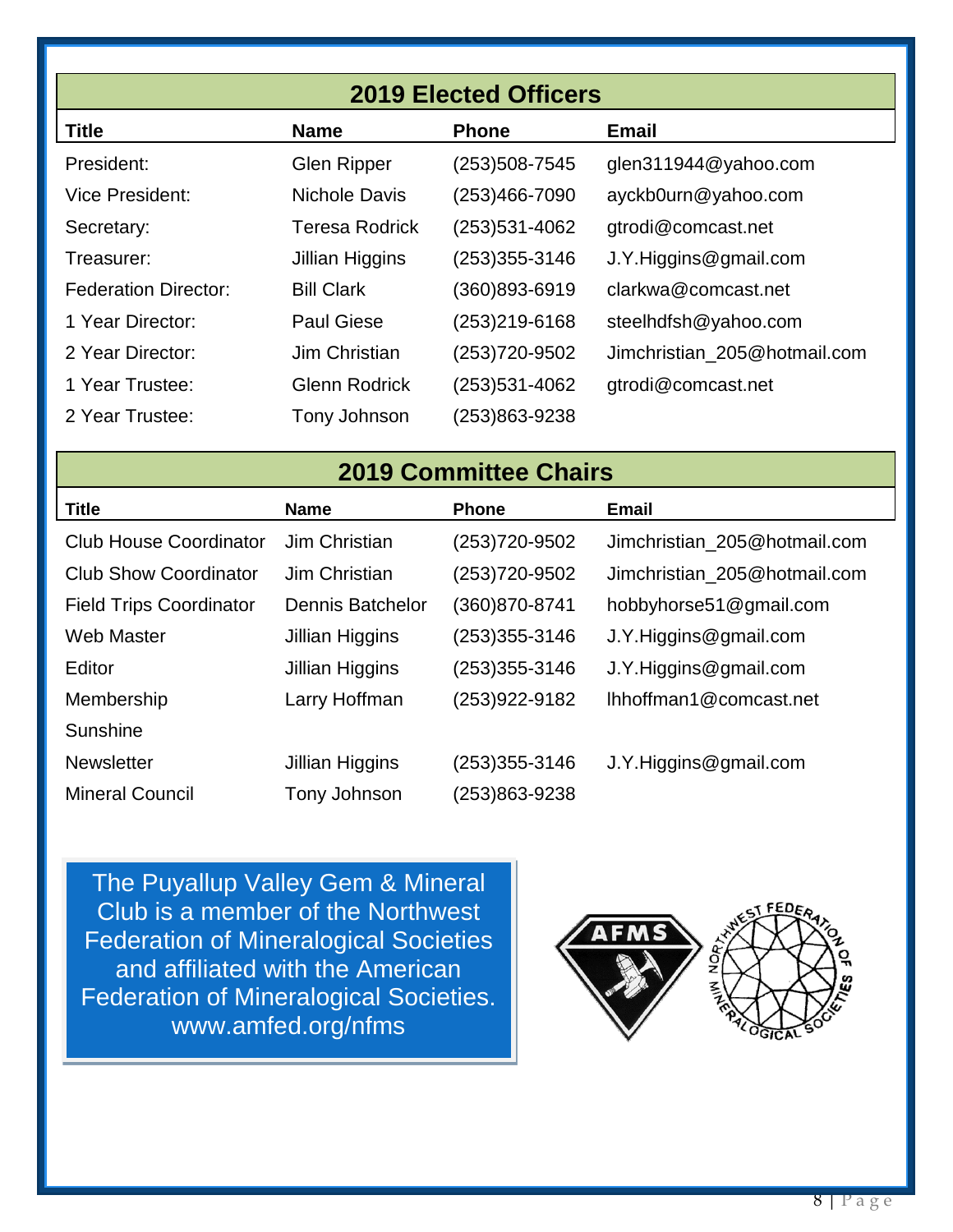|                                             |       |              |                  |   |             |             |              | ELEMENTS OF MINERALS  |                  |                  |             |                  |         | II               |             |                  |                   |
|---------------------------------------------|-------|--------------|------------------|---|-------------|-------------|--------------|-----------------------|------------------|------------------|-------------|------------------|---------|------------------|-------------|------------------|-------------------|
|                                             | Ε     | L            | Α                | W | R           | Ε           | N            | С                     | Ι                | U                | Μ           | I                | Ν       | I.               | $\mathbb T$ | Ρ                | Ζ                 |
|                                             | U     | Ν            | Α                | М | U           | Ι           | $\mathbb D$  | $\mathbb R$           | $\bigcirc$       | F                | $\mathbb R$ | $\mathbf E$      | Η       | T                | U           | $\, {\mathbb R}$ | Ι                 |
|                                             | R     | Ε            | O                | Α | G           | Α           | М            | U                     | Ι                | B                | R           | E                | Τ       | Т                | Υ           | O                | R                 |
|                                             | O     | L            | Η                | Α | $\mathbf F$ | Ν           | Ι            | U                     | М                | $\, {\mathbb R}$ | $\mathbf E$ | Μ                | Ε       | Ν                | L           | М                | C                 |
|                                             | Ρ     | Χ            | М                | U | Ι           | Ν           | $\bigcirc$   | Т                     | U                | L                | Ρ           | T                | I       | Α                | Ι           | Е                | O                 |
|                                             | Ι     | D            | Т                | L | М           | U           | Ι            | Т                     | Ν                | $\circ$          | R           | $\mathbb T$      | S       | Κ                | R           | Т                | N                 |
| Do you or someone                           | U     | T            | U                | Ν | G           | S           | T            | Ε                     | Ν                | Q                | М           | $\mathsf C$      | $\circ$ | I                | М           | Η                | Ι                 |
| you know have a<br>collection of rocks      | Μ     | Q            | Μ                | B | Ε           | $\mathbb R$ | Υ            | L                     | L                | I                | U           | М                | U       | $\, {\mathbb R}$ | U           | I                | U                 |
| and/or equipment                            | Α     | T            | $\mathbf{F}$     | E | Ν           | Ι           | М            | О                     | $\, {\mathbb R}$ | B                | I           | М                | G       | I                | I           | U                | М                 |
| and you don't know<br>what to do with it??? | G     | $\mathbb{R}$ | L                | Ν | U           | Ι           | Η            | R                     | Υ                | Ν                | N           | $\, {\mathbb R}$ | L       | D                | R           | Μ                | U                 |
| <b>Puyallup Valley Gem</b>                  | Ν     | W            | S                | Ρ | D           | Μ           | U            | Τ                     | H                | R                | E           | G                | F       | I                | U           | $\mathsf{C}$     | Ι                 |
| and Mineral Club can<br>help. Contact Tony  | Ε     | Α            | $\circ$          | Ε | Ε           | Κ           | Т            | М                     | Ν                | Η                | L           | G                | Т       | U                | L           | O                | М                 |
| Johnson (253) 863-                          | S     | G            | $\, {\mathbb R}$ | G | Ν           | $\mathbb R$ | I            | $\mathbf E$           | Α                | $\circ$          | Ε           | U                | О       | М                | L           | Α                | Υ                 |
| 9238 or Glen Ripper<br>(253) 508-7545 for   | I     | H            | I                | Т | Ι           | Ι           | G            | L                     | $\mathbf E$      | D                | S           | Н                | R       | R                | Ε           | Κ                | D                 |
| information or advice.                      | U     | E            | Ν                | U | R           | Υ           | $\mathsf{C}$ | $\mathbf E$           | $\bigcirc$       | I                | Υ           | Ν                | U       | Μ                | $\mathbb T$ | Η                | $\circ$           |
|                                             | М     | L            | М                | R | Χ           | Т           | Т            | Α                     | L                | U                | Μ           | I                | Ν       | U                | Μ           | Ι                | Ε                 |
|                                             | G     | $\mathbb{A}$ | D                | O | L           | I           | Ν            | I                     | U                | М                | U           | I                | М       | $\mathbb R$      | Ε           | F                | N                 |
|                                             | 1.    |              | ALUMINIUM        |   |             |             |              | 10. HAFNIUM           |                  |                  |             |                  |         |                  |             | 19. RHODIUM      |                   |
|                                             | $2$ . |              | ARSENIC          |   |             |             |              | 11.                   |                  | IRIDIUM          |             |                  |         |                  |             |                  | 20. RUTHERFORDIUM |
|                                             | 3.    |              | <b>BERYLLIUM</b> |   |             |             |              | 12.                   |                  | LAWRENCIUM       |             |                  |         | 21.              |             |                  | SELENIUM          |
|                                             | 4.    |              | <b>BROMINE</b>   |   |             |             |              | 13.                   |                  | MAGNESIUM        |             |                  |         | 22.              |             |                  | STRONTIUM         |
|                                             | $5$ . |              | CERIUM           |   |             |             |              | 14. NEODYMIUM         |                  |                  |             |                  |         |                  |             |                  | 23. TELLURIUM     |
|                                             | 6.    |              | DUBNIUM          |   |             |             |              | 15. NITROGEN          |                  |                  |             |                  |         | 24.              |             |                  | TUNGSTEN          |
|                                             | $7$ . |              | EUROPIUM         |   |             |             |              | 16. OXYGEN            |                  |                  |             |                  |         |                  |             |                  | 25. YTTRIUM       |
|                                             | $8$ . |              | FERMIUM          |   |             |             |              | 17. PLUTONIUM         |                  |                  |             |                  |         |                  |             |                  | 26. YTTERBIUM     |
|                                             | 9.    |              | GADOLINIUM       |   |             |             |              | 18. PROMETHIUM        |                  |                  |             |                  |         |                  |             |                  | 27. ZIRCONIUM     |
|                                             |       |              |                  |   |             |             |              | <b>HAPPY BIRTHDAY</b> |                  |                  |             |                  |         |                  |             |                  |                   |

| <b>July 2019</b>                        |                                   |                                    |                                           |  |  |  |  |  |  |  |
|-----------------------------------------|-----------------------------------|------------------------------------|-------------------------------------------|--|--|--|--|--|--|--|
| $-1$ <sup>st</sup>                      | Philip Dennis $-6th$              | Debbi Overman                      | $-19^{th}$                                |  |  |  |  |  |  |  |
| <b>Larry Clampitt</b>                   |                                   | $-11^{th}$                         | Evan Tartaglio                            |  |  |  |  |  |  |  |
| $-1$ <sup>st</sup>                      | <b>Peter Subitch</b>              | $-12^{th}$                         | $-22nd$                                   |  |  |  |  |  |  |  |
| <b>Kathy Clark</b>                      | $-6$ <sup>th</sup>                | Lois Knoll                         | Jane Jewell                               |  |  |  |  |  |  |  |
| Hannah Garrison $-2nd$                  | $-7$ <sup>th</sup><br>Liam Latch  | Dave Sanderson $-12$ <sup>th</sup> | $-24$ <sup>th</sup><br><b>Ralph Davis</b> |  |  |  |  |  |  |  |
| $-3rd$                                  | Gary Burgess $-7th$               | $-13^{th}$                         | $-25^{th}$                                |  |  |  |  |  |  |  |
| <b>Elise Keller</b>                     |                                   | <b>Alan Garrison</b>               | <b>Luke Knutson</b>                       |  |  |  |  |  |  |  |
| $-4$ <sup>th</sup><br><b>Mary Vance</b> | Sadie Williams $-8$ <sup>th</sup> | Sandy Hoffman $-13th$              | $-30th$<br>Jeanine Crijns                 |  |  |  |  |  |  |  |
| $-4$ <sup>th</sup>                      | $-9th$                            | $-13^{th}$                         | $-31$ <sup>st</sup>                       |  |  |  |  |  |  |  |
| <b>Paul Puskar</b>                      | <b>Rico Clark</b>                 | <b>Allen Yanity</b>                | <b>Vicki Phillips</b>                     |  |  |  |  |  |  |  |
| $-5$ <sup>th</sup>                      | $-9th$                            | $-16^{th}$                         |                                           |  |  |  |  |  |  |  |
| <b>Chloe James</b>                      | <b>Lillith Higgins</b>            | <b>Jeremy Shilley</b>              |                                           |  |  |  |  |  |  |  |
| $-5$ <sup>th</sup>                      | $-9th$                            | $-16^{th}$                         |                                           |  |  |  |  |  |  |  |
| <b>Jessie James</b>                     | <b>Katie White</b>                | <b>Cathy Walters</b>               |                                           |  |  |  |  |  |  |  |
| Jammie Johnson – $5th$                  | $-11^{th}$<br>Liz Chick           | Tristian Whelan $-19th$            |                                           |  |  |  |  |  |  |  |